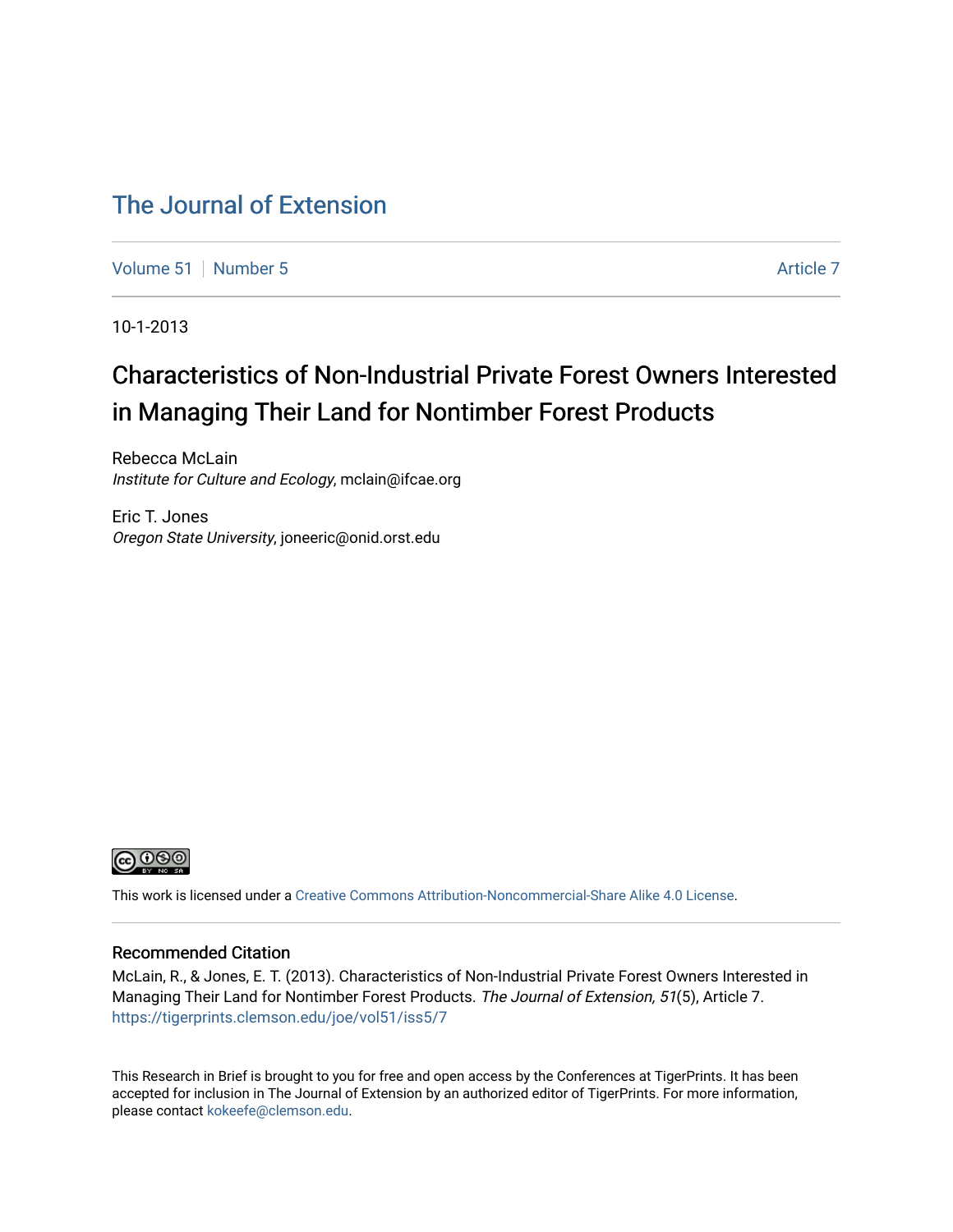

## **Characteristics of Non-Industrial Private Forest Owners Interested in Managing Their Land for Nontimber Forest Products**

### **Abstract**

Non-industrial private forest owners in 16 states were surveyed about their interest in learning about managing their land for nontimber forest products. T-tests of means, Mann-Whitney U-tests, and crosstabulations identified land tenure, resource management, and socio-demographic characteristics associated with interest in nontimber forest products. Our results indicate that landowners likely to be interested in managing for NTFPs are those who have more formal education, are active forest managers, have greater access to forested land, and prior experience or familiarity with nontimber forest products.

**Rebecca McLain** Senior Social Scientist Institute for Culture and Ecology Portland, Oregon [mclain@ifcae.org](mailto:mclain@ifcae.org)

**Eric T. Jones** Associate Research Professor Department of Anthropology Oregon State **University** Corvallis, Oregon [joneeric@onid.orst.ed](mailto:joneeric@onid.orst.edu) [u](mailto:joneeric@onid.orst.edu)

## **Introduction**

Forest farming is one potential approach for non-industrial private forest (NIPF) owners interested in diversifying their livelihood options by producing multiple products and services (Kays, 2004). Although forest farming can include timber production, its distinctive feature is the production of nontimber forest products (NTFPs), such as evergreen boughs, cones, syrups, resins, nuts, or seeds (Teel & Buck, 2002). Management techniques can range from encouraging optimal habitat for wild species to intensive cultivation of forest species.

Only 18% of NIPF owners participating in the 2003 National Woodland Owners Survey (NWOS) (Butler, 2008) reported that NTFPs were harvested or collected on their land. A few studies have explored links between landowner characteristics and interest in NTFPs (Strong & Jacobson, 2006; Valdivia, Konduru, Raedeke, & Green, 2003; Flower, Valdivia, & Dorr, 2005). In a survey of woodland owner groups in Pennsylvania, Strong and Jacobson (2006) found that 36% of the respondents were interested in forest farming. These were more likely to be women, have off-farm or forest income, smaller landholdings, and shorter tenure on the land. They were also more interested in aesthetic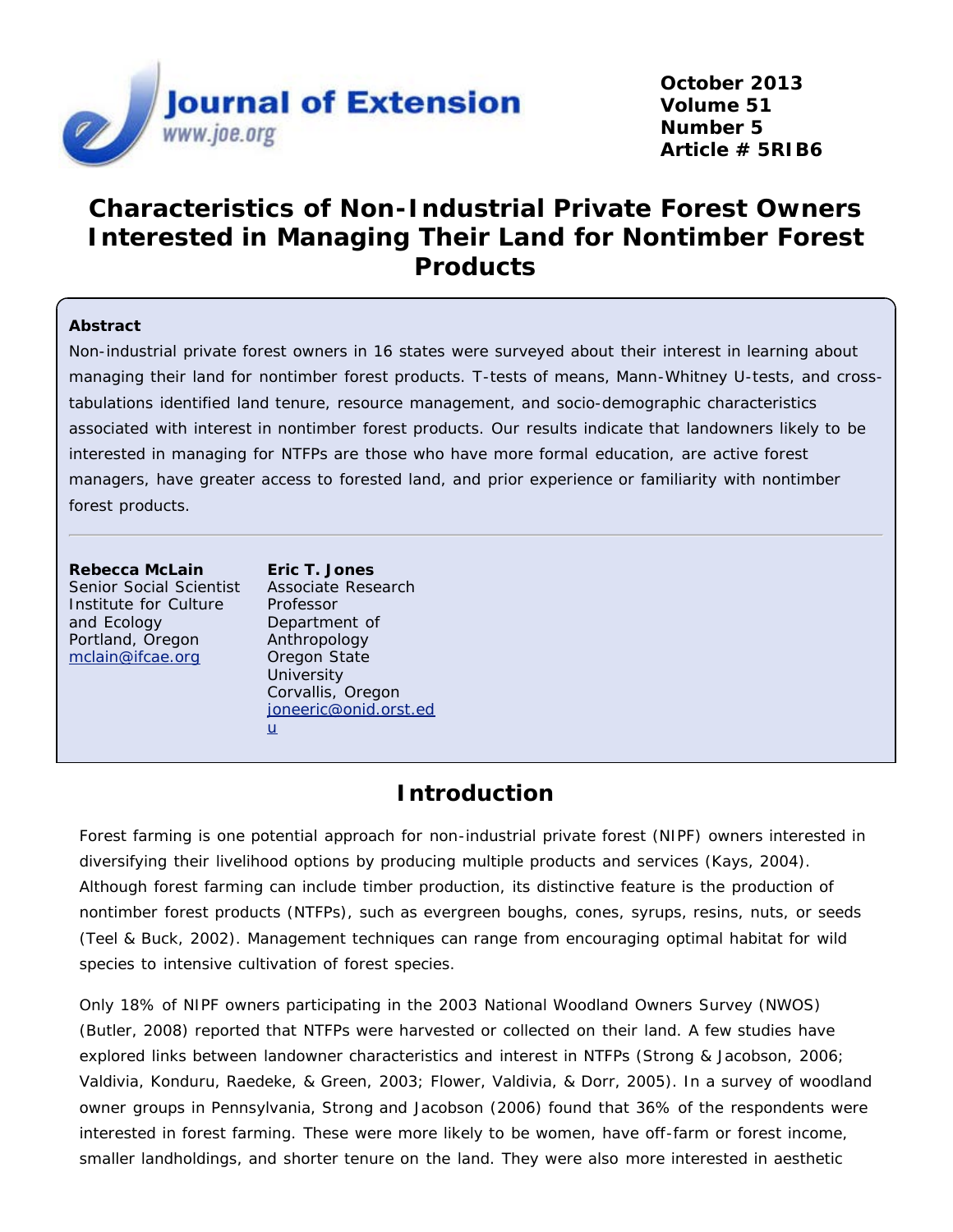and environmental benefits than other landowners.

Among Missouri farmers, Flower et al. (2005) and Valdivia and Poulos (2005) found a positive relationship between interest in forest farming and knowledge level and familiarity with forest farming. Membership in conservation groups was also positively correlated with interest in forest farming. Interest was also higher among landowners who had harvested trees for sale. These few and localized studies are a first step toward developing more detailed understandings of whether and how landowners interested in managing for NTFPs differ from other landowners.

## **Objectives**

In spring 2010, we implemented a random sample mail survey of 2,950 forest owners to identify key characteristics of landowners interested in integrating NTFPs into their land management activities. Our research builds on previous studies by expanding the geographic scope to the national scale.

### **Methods**

Using Dillman's (2000) survey method, in April 2010 we mailed an eight-page survey to 2950 NIPF landowners in the states shown in Figure 1. Landowners with acreages ranging from 10 to 5,000 acres were targeted, and the mailing was followed by a postcard to those who did not return the survey within 3 weeks. We excluded landowners with fewer than 10 acres because of the high potential for sampling error (Butler, 2008).

The survey focused on states in the Northeast, Adirondacks, Ozarks, Appalachians, Great Lakes, and Pacific Northwest, regions that are known hotspots of NTFP activity. We pre-tested the survey with a national NTFP expert advisory group and conducted a pilot test of 100 landowners.

We randomly selected potential respondents from each state, using the 2003 NWOS figures for the proportion of NIPF owners within each state as a guide for the state's target sample size. For states with insufficient leads to reach our target, we selected additional respondents from the other states. Although the results for states with a sufficiently large sample size are generalizable to the state level, the analyses for the full dataset cannot be generalized to the 16-state landowner population. Nonetheless, the full dataset analyses provide an indication of the characteristics of landowners interested in NTFPs for a broader area than in previous studies.

A total of 567 useable surveys were returned, for a response rate of 19.2%. We did not test for nonresponse bias. A comparison of the overall respondent profile with the 2003 NWOS results indicates that our respondents tended to be more likely to live off-site and had more education, more land, and more land in forest cover.

We collected data about land tenure, land management, NTFP activity and knowledge, and sociodemographics. We performed cross-tabulations using SPSS software for all ordinal and nominal variables, with "Interest in NTFPs" as the dependent variable. We ran t-test of means for independent samples on age and length of tenure, comparing those interested in managing for NTFPs with those not interested. We ran Mann Whitney U tests of means for landholding size and percent forest cover to compare the two groups as those variables did not have normal distributions. For all tests we used  $p \le 0.05$  as the cut-off for statistical significance.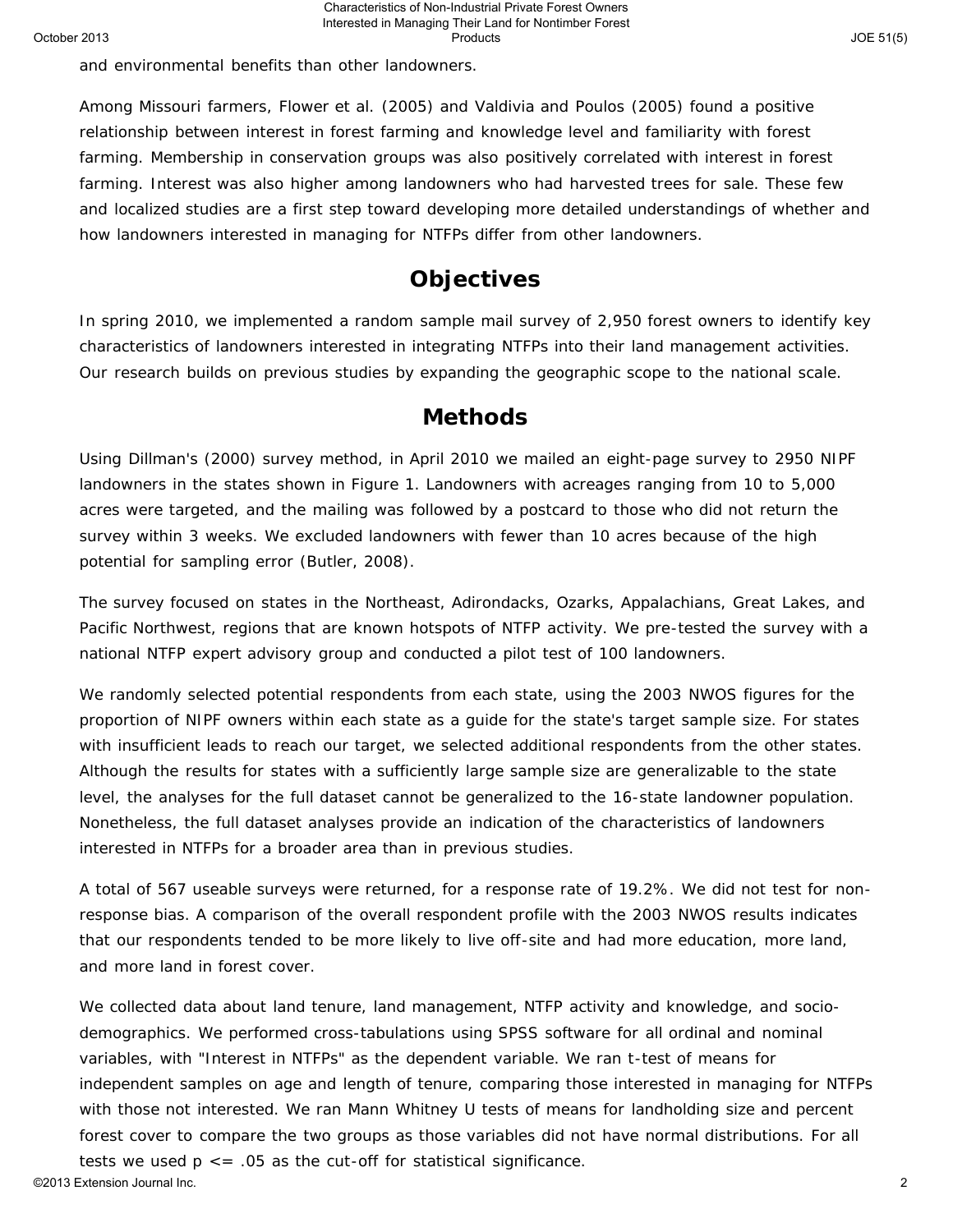## **Results**

# **Overview of Respondent Characteristics**

Only 13 respondents (2%) currently buy or sell NTFPs. Respondents who buy or sell NTFPs were geographically dispersed, owning land in North Carolina, New York, Ohio, Minnesota, Oregon, Washington, and Wisconsin. Less than one-third of the respondents were somewhat or very familiar with NTFPs, and only 13% had harvested NTFPs on their land. This figure was lower than for the NWOS, where 18% had harvested NTFPs on their land. However, three-quarters of the respondents were somewhat or very interested in learning how to manage their land for NTFPs.





About one-third (35%) of the respondents lived on their land, a figure that is considerably lower than for the NWOS respondents, 75% of whom lived on their forested land. Only 11% of the respondents belonged to a forestry or conservation association. The percent of respondents who had certified their land under forestry programs was 10%; this is roughly the same as for the NWOS (8%). Although the percentage of respondents with forest management plans was low (22%), it was considerably higher than for the NWOS respondents (4%).

## **Comparison Between Landowners Interested in NTFPs and**

©2013 Extension Journal Inc. 3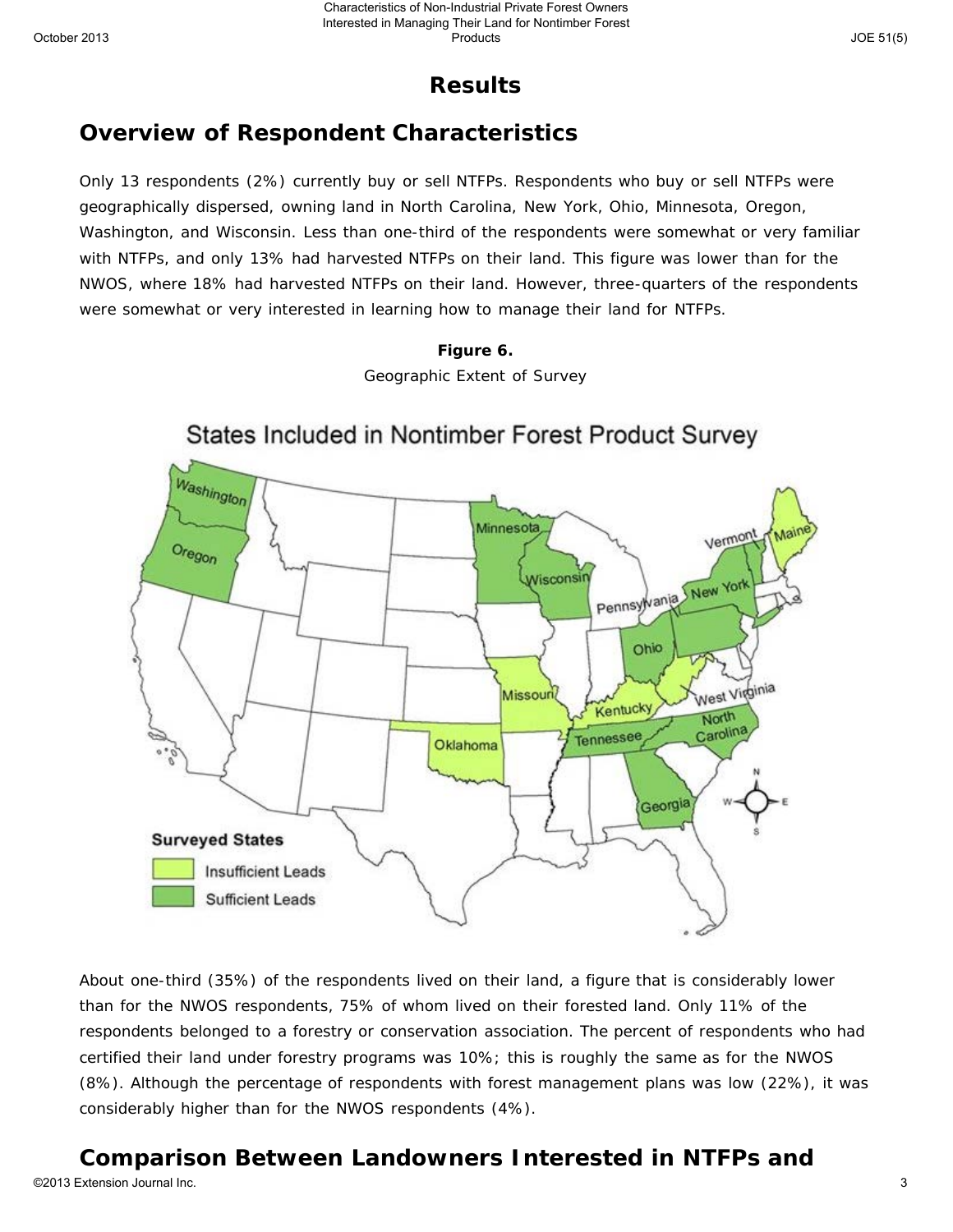## **Those Not Interested**

Landowners interested in managing for NTFPs were more likely to be familiar with NTFPs (33.6%) compared with those not interested in NTFPs (18.8%). They were also more likely to harvest NTFPs on their land (15.3%) than those not interested in NTFPs (7.9%). Regional differences in presence/absence of interest in NTFPs between landowners were not statistically significant.

**Products** 

Table 1 compares landholder characteristics by presence/absence of interest in NTFPs. Landowners interested in NTFPs had more land, more land in forest cover, had owned their land for a shorter period of time, and tended to be slightly younger in age. All of these differences were statistically significant at the  $p = .05$  level.

| Landowner<br><b>Variables</b>                                                   | <b>NTFP</b><br>Interest | N   | Mean | <b>Standard</b><br>deviation | T-test or<br>Mann-<br>Whitney-U<br>test | Significance<br>(2-tailed) |  |  |  |  |
|---------------------------------------------------------------------------------|-------------------------|-----|------|------------------------------|-----------------------------------------|----------------------------|--|--|--|--|
| Acres                                                                           | No                      | 144 | 86   | 99                           | 2.504                                   | $.012*$                    |  |  |  |  |
| owned <sup>^</sup>                                                              | Yes                     | 405 | 144  | 312                          |                                         |                            |  |  |  |  |
| Percent of                                                                      | No                      | 140 | 67   | 33                           | 3.612                                   | $< .001*$                  |  |  |  |  |
| land in<br>forest <sup>^</sup>                                                  | Yes                     | 401 | 80   | 23                           |                                         |                            |  |  |  |  |
| Length of                                                                       | No                      | 139 | 26   | 16                           | 2.23                                    | $0.027*$                   |  |  |  |  |
| tenure<br>(years)                                                               | Yes                     | 389 | 22   | 14                           |                                         |                            |  |  |  |  |
| Age                                                                             | No                      | 140 | 66   | 13                           | 4.29                                    | $< .001*$                  |  |  |  |  |
|                                                                                 | Yes                     | 395 | 61   | 12                           |                                         |                            |  |  |  |  |
| ^ Analyzed using Mann-Whitney U test. *Statistically significant at the p equal |                         |     |      |                              |                                         |                            |  |  |  |  |

### **Table 1.**

Mann-Whitney U and T-Test of Means for Land Tenure Characteristics and Age

to or less than .05 level.

Table 2 indicates the relationship of interest in NTFPs to landowner plans for the land. Landowners interested in NTFPs were more likely to have plans to harvest timber and less likely to have plans to leave the land as it is. They were somewhat more likely to have plans to sell the land, but the percent intending to sell was quite small  $(4.9%)$  and only significant at the  $p = .10$  level. Although landowners interested in NTFP management were more likely to have plans to harvest NTFPs, the number with plans to harvest NTFPs was very small (4.7%), and the difference was not statistically significant.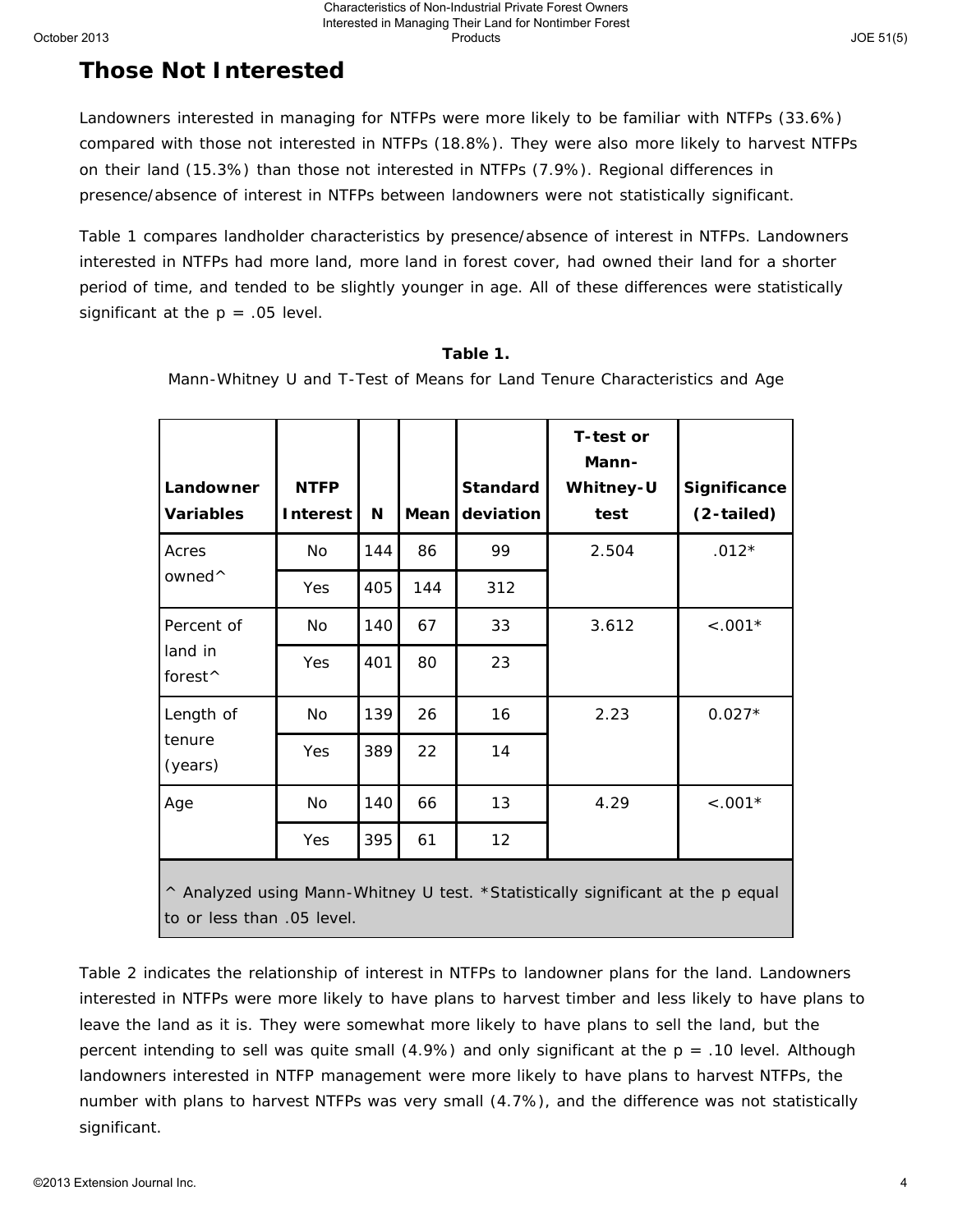#### Characteristics of Non-Industrial Private Forest Owners<br>Interested in Managing Their Land for Nontimber Forest<br>Products Interested in Managing Their Land for Nontimber Forest Products

Table 3 summarizes the relationship between interest in NTFPs and management behavior and conservation group membership. Landowners interested in NTFPs were more likely to have a management plan and to have inventoried their timber. They were also more likely to participate in sustainable forestry programs and to be members in a forestry or landowner association.

### **Table 2.**

Crosstabulations for NTFP Interest by Plans for the Land

|                                                                                                                   |       | <b>Interested in NTFP</b><br>Management |                |           |     |        |              |          |  |
|-------------------------------------------------------------------------------------------------------------------|-------|-----------------------------------------|----------------|-----------|-----|--------|--------------|----------|--|
| Plans for the Land in                                                                                             | Yes   |                                         |                | <b>No</b> |     | Chi-   |              | $P -$    |  |
| <b>Next 5 Years</b>                                                                                               | Freq. | %                                       | Freq           | %         | N   | square | DF           | value    |  |
| Plans to sell                                                                                                     | 20    | 4.9                                     | $\overline{2}$ | 1.4       | 551 | 3.448  | $\mathbf{1}$ | $.063**$ |  |
| Doesn't plan to sell                                                                                              | 387   | 95.1                                    | 142            | 98.6      |     |        |              |          |  |
| <b>Total</b>                                                                                                      | 407   | 100                                     | 144            | 100       |     |        |              |          |  |
| Plans to harvest timber                                                                                           | 107   | 26.3                                    | 18             | 12.5      | 551 | 11.532 | $\mathbf{1}$ | $.001*$  |  |
| Doesn't plan to harvest<br>timber                                                                                 | 300   | 73.7                                    | 126            | 87.5      |     |        |              |          |  |
| <b>Total</b>                                                                                                      | 407   | 100                                     | 144            | 100       |     |        |              |          |  |
| Plans to leave as is                                                                                              | 194   | 47.7                                    | 86             | 59.7      | 551 | 6.186  | 1            | $.015*$  |  |
| Doesn't plan to leave as<br>is                                                                                    | 213   | 52.3                                    | 58             | 40.3      |     |        |              |          |  |
| <b>Total</b><br>407                                                                                               |       | 100                                     | 144            | 100       |     |        |              |          |  |
| * Significant at the p equal to or less than .05 level ** Significant at the p<br>equal to or less than .10 level |       |                                         |                |           |     |        |              |          |  |

### **Table 3.**

Crosstabulations for NTFP Interest by Management Behavior and Group Membership

|                              |                  |       | <b>Interested in NTFP</b><br>Management |      |      |     |        |    |         |
|------------------------------|------------------|-------|-----------------------------------------|------|------|-----|--------|----|---------|
|                              | Landowner        | Yes   |                                         | No   |      |     | Chi-   |    | $P -$   |
|                              | <b>Variables</b> | Freq. | %                                       | Freq | %    | N   | square | DF | value   |
|                              | Has management   | 103   | 26.1                                    | 17   | 12.5 | 531 | 10.66  |    | $.001*$ |
|                              | plan             |       |                                         |      |      |     |        |    |         |
| ©2013 Extension Journal Inc. |                  |       |                                         |      |      |     |        |    |         |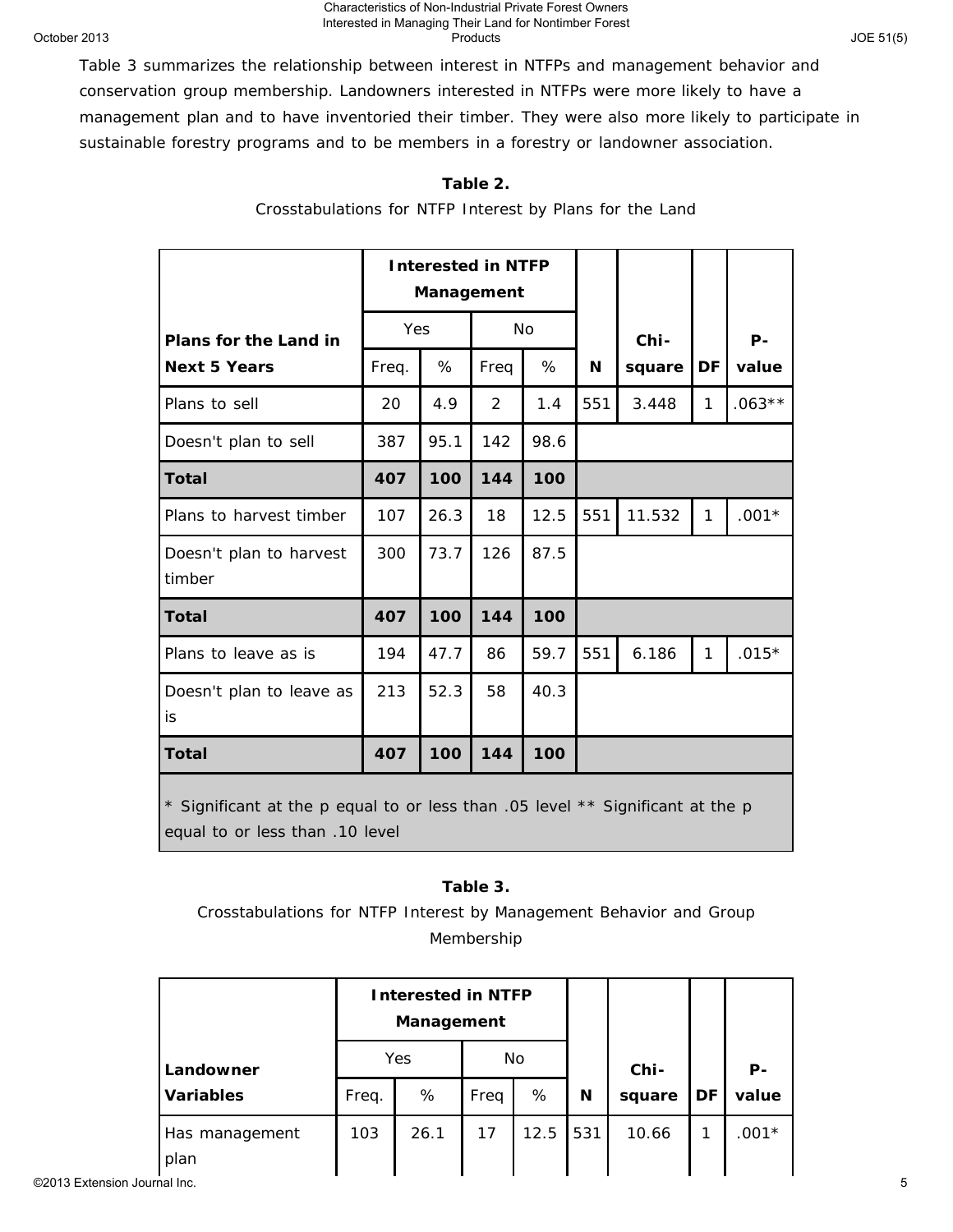### Characteristics of Non-Industrial Private Forest Owners<br>Interested in Managing Their Land for Nontimber Forest<br>Products Interested in Managing Their Land for Nontimber Forest

Products

| Has no management<br>plan                                             | 292 | 73.9 | 119 | 87.5 |     |       |              |           |  |  |  |
|-----------------------------------------------------------------------|-----|------|-----|------|-----|-------|--------------|-----------|--|--|--|
| <b>Total</b>                                                          | 395 | 100  | 136 | 100  |     |       |              |           |  |  |  |
| Has inventoried<br>timber                                             | 164 | 43.3 | 45  | 33.3 | 514 | 4.08  | $\mathbf{1}$ | $.044*$   |  |  |  |
| Has not inventoried<br>timber                                         | 215 | 56.7 | 90  | 66.7 |     |       |              |           |  |  |  |
| <b>Total</b>                                                          | 379 | 100  | 135 | 100  |     |       |              |           |  |  |  |
| Land in certification<br>program                                      | 47  | 11.5 | 8   | 5.6  | 550 | 4.17  | $\mathbf{1}$ | $.041*$   |  |  |  |
| Land not certified                                                    | 360 | 88.5 | 135 | 94.4 |     |       |              |           |  |  |  |
| <b>Total</b>                                                          | 407 | 11.5 | 143 | 100  |     |       |              |           |  |  |  |
| Group member                                                          | 54  | 13.8 | 3   | 2.2  | 524 | 13.96 | 1            | $< .001*$ |  |  |  |
| Not a group member                                                    | 336 | 86.2 | 131 | 97.8 |     |       |              |           |  |  |  |
| 134<br>100<br>390<br>100.0<br><b>Total</b>                            |     |      |     |      |     |       |              |           |  |  |  |
| * Statistically significant at the p equal to or less than .05 level. |     |      |     |      |     |       |              |           |  |  |  |

Table 4 describes the relationship between interest in NTFPs and views on joint production. Respondents interested in managing for NTFPs were more likely to agree that timber and NTFPs can be managed jointly.

### **Table 4.**

Crosstabulations for NTFP Interest and Views on Joint Production

| Response to Statement: Timber and NTFPs Can Be Managed Jointly        |     |      |     |      |     |       |   |           |  |
|-----------------------------------------------------------------------|-----|------|-----|------|-----|-------|---|-----------|--|
| Disagree                                                              | 13  | 3.5  | 21  | 16.9 | 492 | 68.94 | 2 | $< .001*$ |  |
| <b>Neutral</b>                                                        | 109 | 29.6 | 70  | 56.5 |     |       |   |           |  |
| Agree                                                                 | 246 | 66.8 | 33  | 26.6 |     |       |   |           |  |
| Total                                                                 | 368 | 100  | 124 | 100  |     |       |   |           |  |
| * Statistically significant at the p equal to or less than .05 level. |     |      |     |      |     |       |   |           |  |

Table 5 shows that landowners interested in NTFPs were more likely to have someone in the household working off-site and had more formal education. Those at the lower and upper ends of the income scale were less likely to be interested in managing for NTFPs. The differences between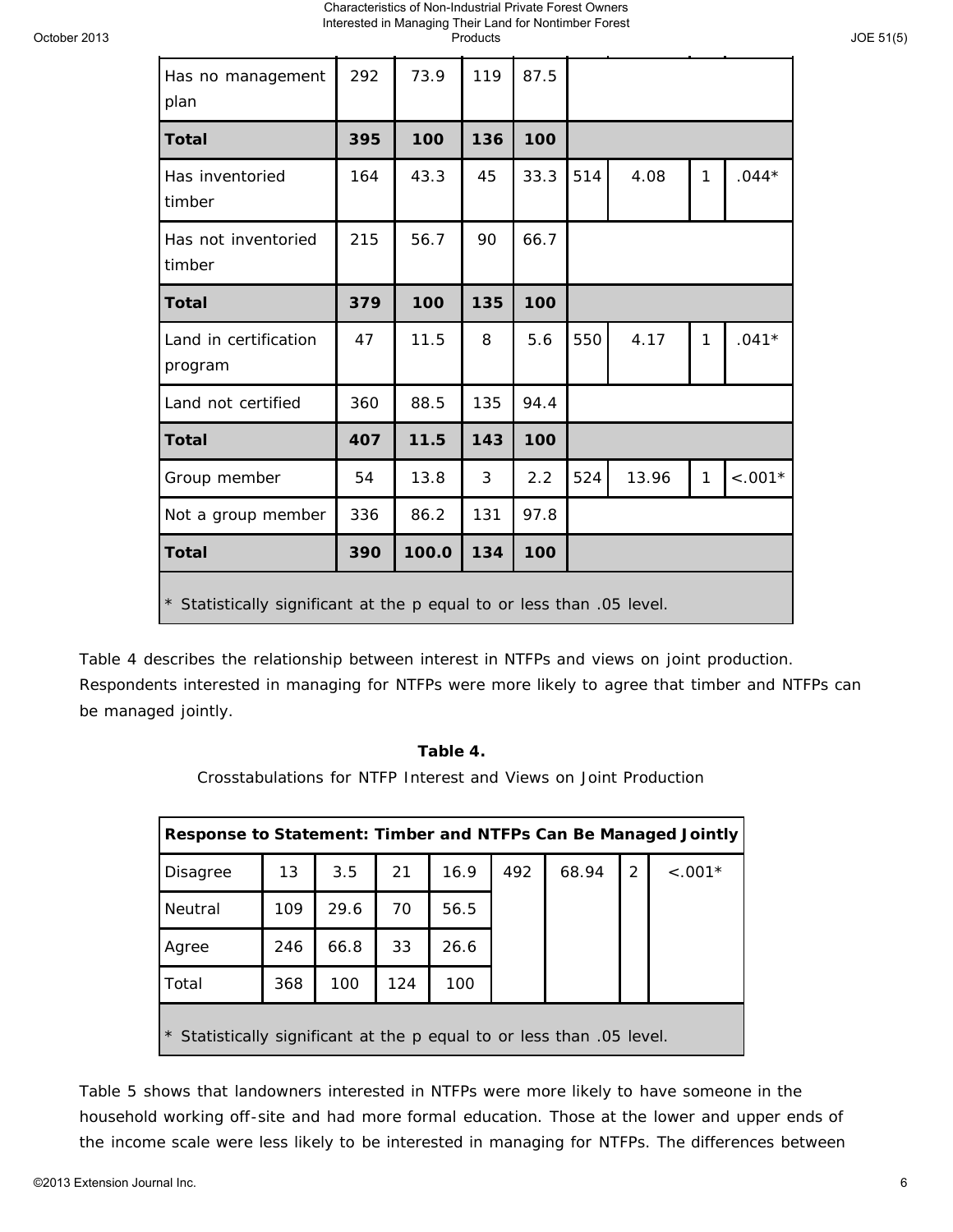men and women were not statistically significant.

### **Table 5.**

Crosstabulations for NTFP Interest by Socio-Demographic Characteristics

|                                      | <b>Interested in NTFP</b><br>Management |       |      |       |     |        |                |          |
|--------------------------------------|-----------------------------------------|-------|------|-------|-----|--------|----------------|----------|
| Socio-Demographic                    | Yes                                     |       | No   |       |     | Chi-   |                | Р-       |
| <b>Characteristics</b>               | Freq.                                   | %     | Freq | %     | N   | square | DF             | value    |
| At least one off-site<br>worker      | 187                                     | 56.8  | 44   | 39.3  | 441 | 10.32  | 1              | .001     |
| No off-site worker                   | 142                                     | 43.2  | 68   | 60.7  |     |        |                |          |
| <b>Total</b>                         | 329                                     | 100   | 112  | 100   |     |        |                |          |
| <b>Educational Level</b>             |                                         |       |      |       |     |        |                |          |
| No high school diploma               | 9                                       | 2.3   | 13   | 9.1   | 543 | 14.888 | 3              | $.002*$  |
| High school diploma or<br><b>GED</b> | 114                                     | 28.5  | 47   | 32.9  |     |        |                |          |
| 2-year college/trade<br>school       | 70                                      | 17.5  | 22   | 15.4  |     |        |                |          |
| 4-year college degree or<br>more     | 207                                     | 51.8  | 61   | 42.7  |     |        |                |          |
| <b>Total</b>                         | 400                                     | 100.1 | 143  | 100.1 |     |        |                |          |
| <b>Annual Household Income</b>       |                                         |       |      |       |     |        |                |          |
| Less than \$15,000                   | 9                                       | 2.9   | 5    | 4.9   | 417 | 16.562 | $\overline{7}$ | .020 $*$ |
| \$15,000 to \$34,999                 | 45                                      | 14.3  | 23   | 22.5  |     |        |                |          |
| \$35,000 to \$49,999                 | 58                                      | 18.4  | 27   | 26.5  |     |        |                |          |
| \$50,000 t0 \$74,999                 | 84                                      | 26.7  | 14   | 13.7  |     |        |                |          |
| \$75,000 to \$99,999                 | 44                                      | 14    | 11   | 10.8  |     |        |                |          |
| \$100,000 to \$129,999               | 48                                      | 15.2  | 9    | 8.8   |     |        |                |          |
| \$130,000 to \$149,999               | 9                                       | 2.9   | 5    | 4.9   |     |        |                |          |
| More than \$150,000                  | 18                                      | 5.7   | 8    | 7.8   |     |        |                |          |
| <b>Total</b>                         | 315                                     | 100.1 | 102  | 99.9  |     |        |                |          |

\* Significant at the p equal to or less than .05 level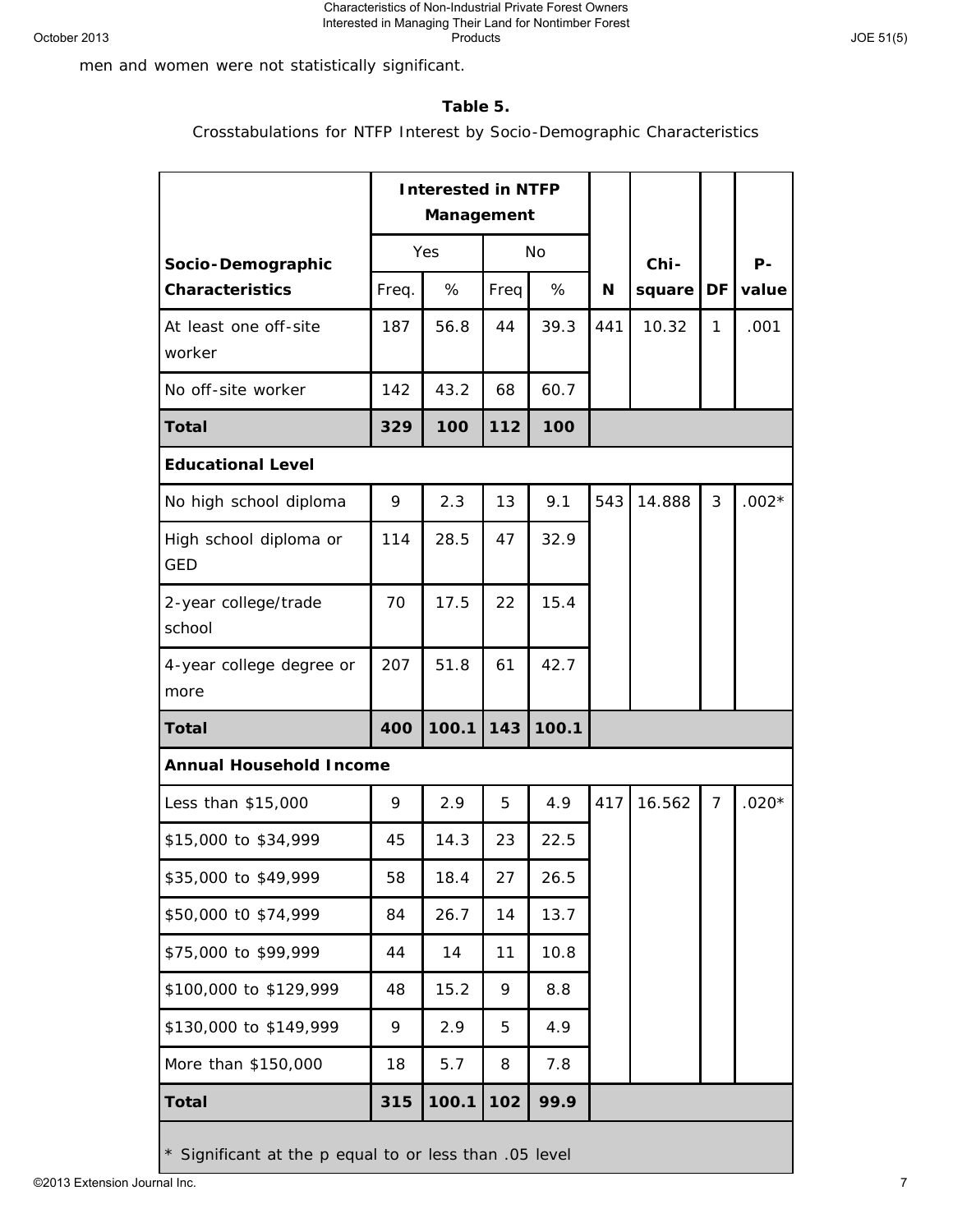## **Comparison of Landowners by Level of NTFP Interest**

Of the 407 landowners who expressed an interest in learning about NTFPs, 70% were only somewhat interested, while 30% were very interested. Landowners very interested in NTFPs were slightly younger (58 versus 61 years old) and more likely to have land in a certification program (19% versus 8%). They were more likely to be familiar with NTFPs (41% versus 31%), to have harvested NTFPs on their own land (22% versus 13%), and to have plans to harvest NTFPS (8% versus 3%). The differences for other variables were not statistically significant.

# **Conclusion and Implications**

The survey revealed that interest in NTFPs within the 16 states included in the study was associated with slightly younger, well-educated landowners with incomes between \$35,000 and \$100,000. Landowners interested in NTFPs had larger landholdings and longer tenure. They were more active forest managers and were more likely to participate in conservation-oriented groups. They also were more likely to have some familiarity with NTFPs.

Our findings were similar to Flower et al.'s (2005) and Valdivia and Poulos' (2005) results about agroforestry practices among Missouri farmers. However, they differed from Strong and Jacobson's (2006) findings for Pennsylvania woodland owners in that interest in NTFPs among our respondents did not differ by gender, nor was it linked to smaller landholdings. One possible explanation for this difference is that Strong and Jacobson's study included holdings of fewer than 10 acres, which we excluded.

Although many respondents were interested in learning about managing for NTFPs, very few harvested NTFPs on their land or operated NTFP businesses. The gap between interest in NTFPs and the adoption of forest farming practices points to the need for Extension programs that can assist NIPF owners to identify appropriate NTFP management practices, whether the products harvested are destined for personal use or sale.

The low survey response rate, however, means that the patterns identified must be viewed as preliminary and potentially valid for only a segment of the NIPF population. A comparison of the overall respondent profile with the 2003 NWOS findings suggests that the results may be skewed toward NIPF owners who live off-site and who have more land and education. Extension programs wishing to target NTFP programming at NIPF owners who live on-site and who have less education and land will need to first determine the level of interest in NTFPs within that population, as well as whether they already have NTFP harvesting or business experience.

Among our respondents, landowner interest in NTFPs was linked with length of tenure, size of holdings, a timber management plan, and membership in conservation groups. Extension educators can identify landowners who fit this profile through the use of tax assessor and professional forester lists and conservation association membership directories, a strategy that Mercker and Hodges (2007) identified as useful for forest certification programs.

The positive link between interest in NTFPs and participation in timber management activities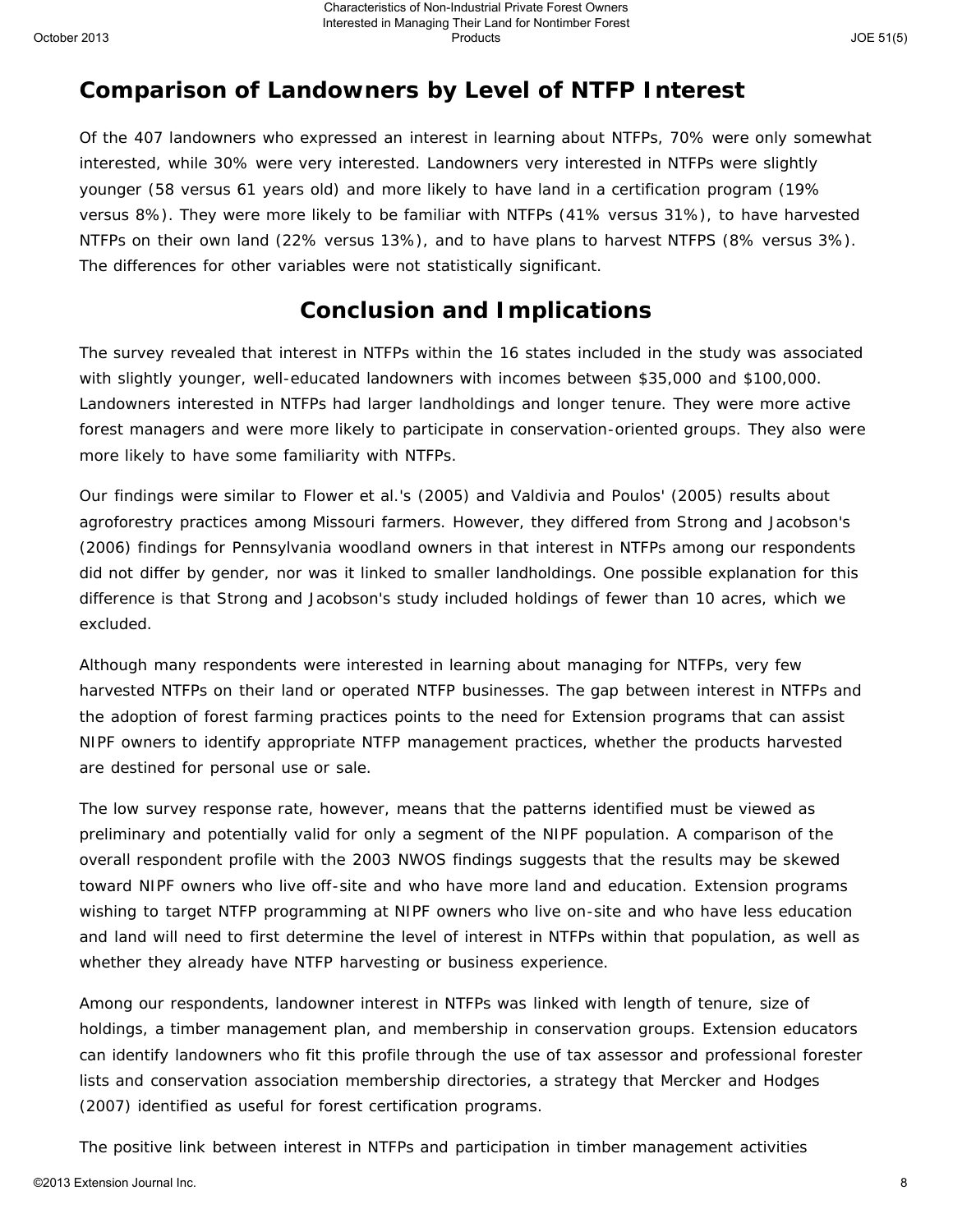#### Characteristics of Non-Industrial Private Forest Owners<br>Interested in Managing Their Land for Nontimber Forest<br>Products Interested in Managing Their Land for Nontimber Forest **Products**

suggests that Extension programs might emphasize assisting landowners to develop management plans focused on joint production of timber and NTFPs. A related direction for forestry and conservation Extension is providing assistance that enables landowners to take advantage of opportunities for linking NTFP management with payment for ecosystem services programs. For landowners interested in developing NTFP businesses, a focus on joint production calls for business Extension programs that provide NIPF owners with the skills, knowledge, and network connections needed to operate businesses based on the provision of a broad suite of products and services.

Broad surveys have been used within forestry Extension to develop better-targeted educational materials and programming for NIPF owners in agroforestry, forest certification, and sustainable timber management (Joshi & Arano, 2009; Zhao, Butler, Kittredge, & Catanzaro 2012; Magill, McGill, & Fraser, 2004; Rickenbach & Kittredge, 2009; Workman, Bannister, & Nair, 2003). Our survey results can be used in similar ways. For example, we found that landowners interested in NTFPs are likely to be newer owners and more educated. Mercker and Hodges' (2007) research suggests that active educational activities such as talking with foresters and other NIPF owners and passive education in the form of videos and websites are more likely to reach this demographic. The link between interest in NTFPs and active forest management and participation in conservation groups suggests that integrating NTFPs with timber management planning and presenting educational programs at conservation group meetings are also likely to succeed as delivery options for NTFP education.

### **Acknowledgments**

Funding was provided through Project 2009-55618-05064 by the U.S. Department of Agriculture, National Institute for Food and Agriculture. We thank Eric Hansen, Oregon State University and Derek Thompson for survey implementation and data entry. We thank members of the Wild Forest Goods national advisory group for survey design feedback, and Barbara Broussard for map production.

### **References**

Butler, B. J. (2008). *Family forest owners of the United States, 2006*. General Technical Report NRS 27. Newtown Square, PA: U.S. Department of Agriculture, Forest Service, Northern Research Station.

Dillman, D. A. (2000). *Mail and Internet surveys—the tailored design method*. New York NY: John Wiley and Sons.

Flower, T. E., Valdivia, C., & Dorr, H. R. (2005). Habitus and interest in agroforestry practices in Missouri. Presented at the American Agricultural Economics Association Annual Meeting. Providence, RI, July 24-27, 2005.

Joshi, S., & Arano, K. G. (2009). Determinants of private forest management decisions: A study on West Virginia NIPF landowners. *Forest Policy and Economics*, 11(2), 118-125.

Kays, J. S. (2004). Alternative income opportunities: Needs of county agents and foresters in the mid-Atlantic region. *Journal of Extension* [On-line], 42(2) Article 2RIB5. Available at:

<http://www.joe.org/joe/2004april/rb6.php>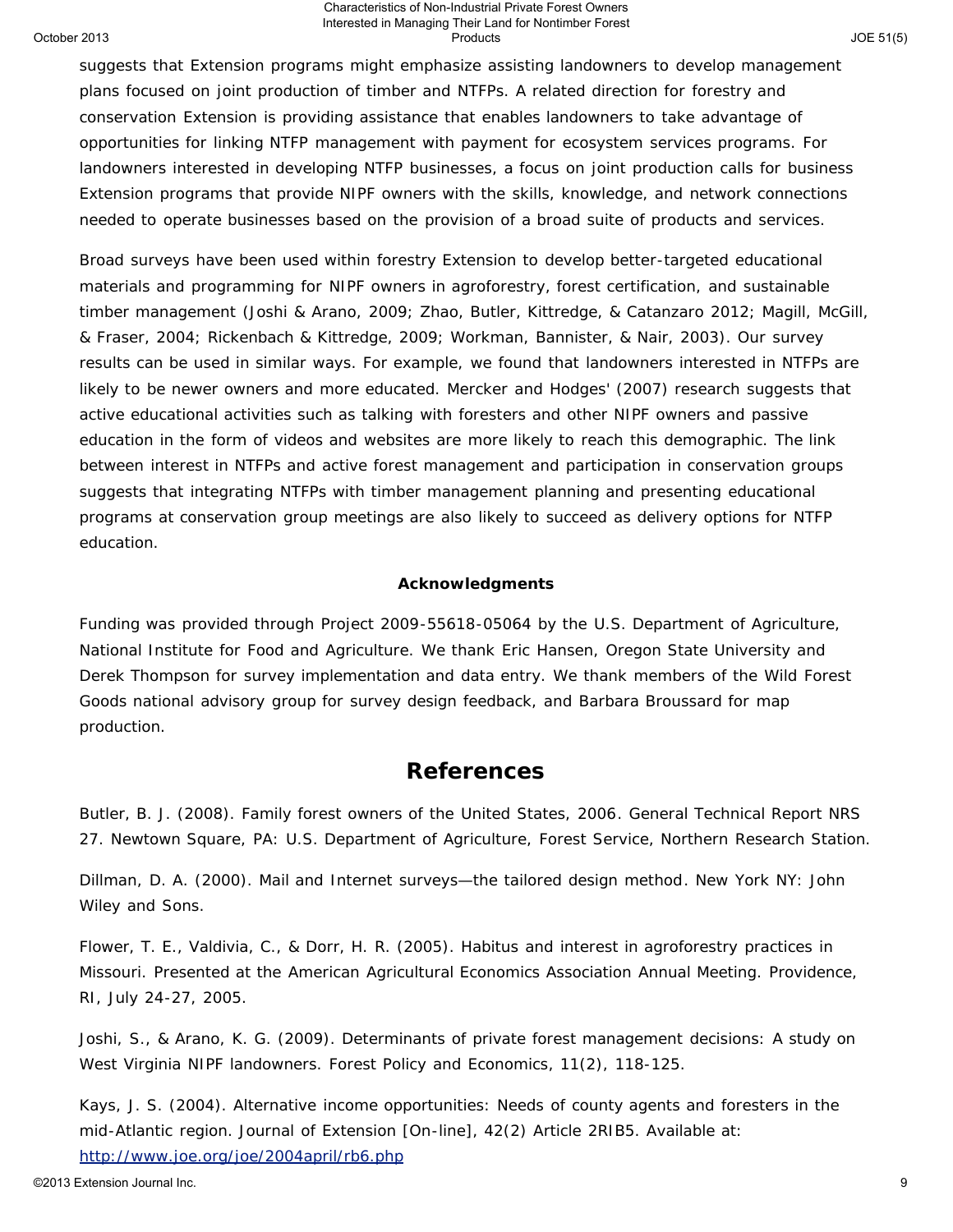Magill, D. J., McGill, D. W., & Fraser, R. F. (2004). Refining outreach to woodland owners in West Virginia—Preferred topics and assistance methods. *Journal of Extension* [On-line], 42(4) Article 4RIB5. Available at: <http://www.joe.org/joe/2004august/rb5.php>

Mercker, D. C., & Hodges, D. G. (2007). Forest certification and nonindustrial private forest landowners: Who will certify and why? *Journal of Extension* [On-line], 45(4) Article 4RIB6. Available at: <http://www.joe.org/joe/2007august/rb6.php>

Rickenbach, M., & Kittredge, D. B. (2009). Time and distance: Comparing motivations among forest landowners in New England, USA. *Small-scale Forestry*, 8, 95-108.

Strong, N., & Jacobson, M. G. (2006). A case for consumer-driven extension programming: Agroforestry adoption potential in Pennsylvania. *Agroforestry Systems*, 68(1), 43-52.

Teel, W. S., & Buck, L. E. (2002). Between wildcrafting and monocultures: agroforestry options. In E. T. Jones, McLain, R. J., & Weigand, J. (Eds.), *Nontimber forest products in the United States* (199- 222). Lawrence, KS: University of Kansas Press.

Valdivia, C., Konduru, S., Raedeke, A., & Green, J. (2003). Land owner characteristics and perceptions in northeast and southeast Missouri: The economic and social value of flood plain agroforestry to rural development projects. University of Missouri Department of Agricultural Economics Working Paper No. AEWP 2003-9. Columbia, MO: University of Missouri-Columbia.

Valdivia, C., & Poulos, C. (2005). Factors affecting farm operators' interest in incorporating riparian buffers and forest farming practices in northeast and southeast Missouri. In K.N. Brooks & P.F.

Ffolliott. (Eds.), *Proceedings of the 9th North American Agroforestry Conference*, June 12-15, 2005, Rochester, MN. Minneapolis, MN: Center for Integrated Natural Resource and Agricultural Management.

Workman, S. W., Bannister, M. E., & Nair, P. K. R. (2003). Agroforestry potential in the southeastern United States: Perceptions of landowners and extension professionals. *Agroforestry Systems*, 59(1), 73-83.

Zhao, M., Butler, B. J., Kittredge, D. B., & Catanzaro, R. (2012). Factors associated with landowner involvement in forest conservation programs in the U.S.: Implications for policy design and outreach. *Land Use Policy*, 29(1), 53-61.

*[Copyright](http://www.joe.org/about-joe-copyright-policy.php) © by Extension Journal, Inc.* ISSN 1077-5315. Articles appearing in the Journal become the property of the Journal. Single copies of articles may be reproduced in electronic or print form for use in educational or training activities. Inclusion of articles in other publications, electronic sources, or systematic large-scale distribution may be done only with prior electronic or written permission of the *[Journal Editorial Office](http://www.joe.org/joe-jeo.html)*, *[joe-ed@joe.org](mailto:joe-ed@joe.org)*.

If you have difficulties viewing or printing this page, please contact *[JOE](http://www.joe.org/techsupport.html)* [Technical Support](http://www.joe.org/contact-joe.php)